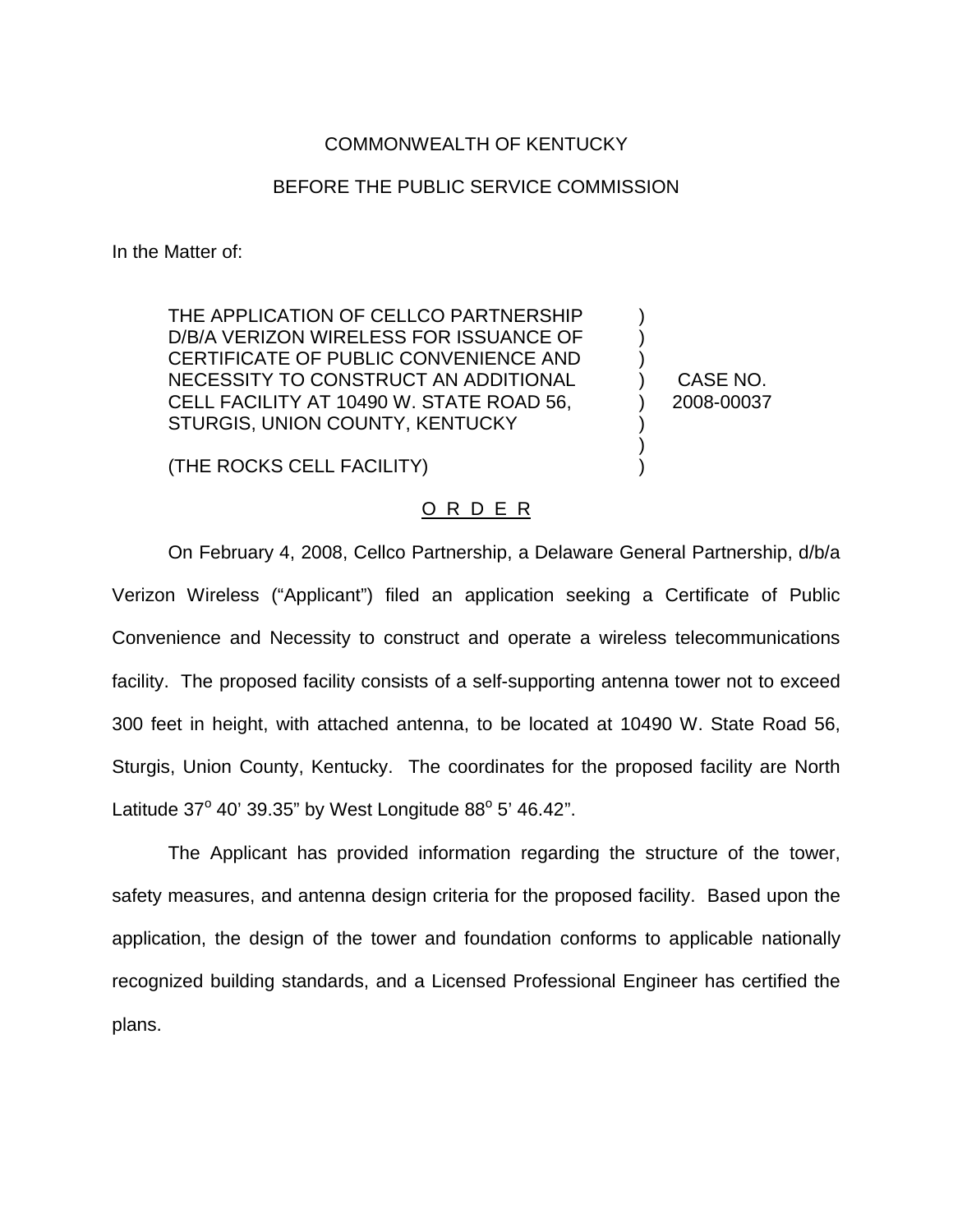Pursuant to 807 KAR 5:063, the Applicant has notified the County Judge/Executive of the proposed construction. The Applicant has filed applications with the Federal Aviation Administration and the Kentucky Airport Zoning Commission seeking approval for the construction and operation of the proposed facility. Both applications have been approved.

The Applicant has filed evidence of the appropriate notices provided pursuant to 807 KAR 5:063. The notices solicited comments and informed the recipients of their right to request intervention. To date, no public comments have been filed with the Commission.

The Commission, having considered the evidence of record and being otherwise sufficiently advised, finds the Applicant has demonstrated a facility is necessary to provide adequate utility service and that, therefore, a Certificate of Public Convenience and Necessity to construct the proposed facility should be granted.

Pursuant to KRS 278.280, the Commission is required to determine proper practices to be observed when it finds, upon complaint or on its own motion, the facilities of any utility subject to its jurisdiction are unreasonable, unsafe, improper, or insufficient. To assist the Commission in its efforts to comply with this mandate, the Applicant should notify the Commission if it does not use this antenna tower to provide service in the manner set out in its application and this Order. Upon receipt of such notice, the Commission may, on its own motion, institute proceedings to consider the proper practices, including removal of the unused antenna tower, which should be observed by the Applicant.

-2- Case No. 2008-00037